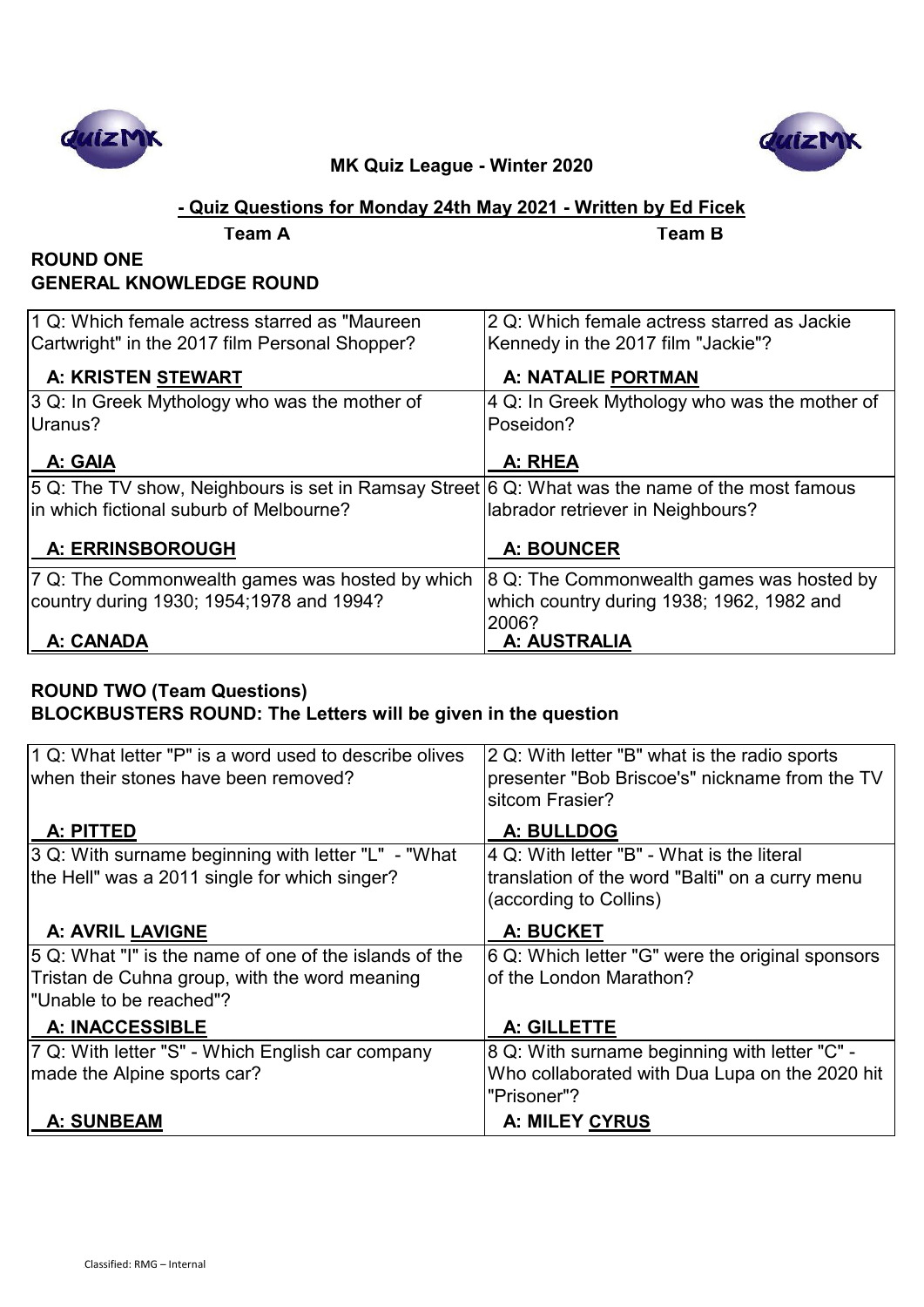



### **- Quiz Questions for Monday 24th May 2021 - Written by Ed Ficek**

**Team A Team B**

**ROUND THREE** 

**INDIVIDUALS CHOICE ROUND - QM - READ CATEGORIES OUT TO PLAYERS TO BE CHOSEN**

 **The Categories are:-**

| 1 & 2 Italian football                                                                                                                                               | <b>3 &amp; 4 Nuts</b>                                                                                                                                                                   |
|----------------------------------------------------------------------------------------------------------------------------------------------------------------------|-----------------------------------------------------------------------------------------------------------------------------------------------------------------------------------------|
| 5 & 6 Animated films                                                                                                                                                 | 7 & 8 Architecture                                                                                                                                                                      |
| 1 Q: Which current Seria A Italian football team have the<br>nickname - "Il Biscione" which means "The Big Grass<br>Snake"?                                          | 2 Q: Which current Seria A Italian football team<br>have the nickname "I Ciucciarelli" which means "the<br>little donkeys"                                                              |
| A: INTER MILAN                                                                                                                                                       | A: NAPOLI (NAPLES)                                                                                                                                                                      |
| 3 Q: From which nut is an alcoholic spirit "Feni " made -<br>sometimes spelled fenno or fenim or fenny?                                                              | 4 Q: Frangelico is an Italian liqueur distilled from<br>which nuts that are then blended with Coffee, cocoa<br>and vanilla?                                                             |
| <b>A: CASHEW</b>                                                                                                                                                     | A: HAZELNUT                                                                                                                                                                             |
| 5 Q: Which animated film released in 2011 is about a blue 6 Q: Which animated film released in 2011 is about<br>macaw looking for love?                              | a pet chameleon stranded in the Mojave desert?                                                                                                                                          |
| A: 'RIO'                                                                                                                                                             | A: 'RANGO'                                                                                                                                                                              |
| 7 Q: Of which architectural feature are Mansard,<br>Saddleback and Dutch Gable examples?                                                                             | 8 Q: Of which feature in a building are Straight,<br>Spiral and Alternating Tread types?                                                                                                |
| A: ROOF                                                                                                                                                              | A: STAIRS                                                                                                                                                                               |
| <b>ROUND FOUR</b><br><b>THEME ROUND. This weeks theme is</b>                                                                                                         | <b>GO WEST - Questions or Answers will have</b><br>some reference to "West"                                                                                                             |
| 1 Q: Which actor starred as the US president in the TV<br>"The West Wing"?<br>A: MARTIN SHEEN                                                                        | 2 Q: NFL Hall of fame quarterbacks Joe Montana<br>and Steve Young won a combined 5 Superbowls<br>between 1981 and 1994 for which west coast NFL<br>franchise?<br>A: SAN FRANCISCO 49ERS |
| 3 Q: Starring Will Smith and Kevin Kline as two U.S secret 4 Q: Paul Baumer is shot and killed by an enemy                                                           |                                                                                                                                                                                         |
| agents who work together to protect Ulysses S.Grant,<br>which 1999 film was at the time of its release the most<br>expensive film ever made adjusting for inflation? | sniper when he sees a butterfly just beyond his<br>trench and reaches out to grab it in the final scene<br>of which classic film that is based on a novel by<br>Erich Maria Remarque?   |
| A: WILD WILD WEST                                                                                                                                                    | A: ALL'S QUIET ON THE WESTERN FRONT                                                                                                                                                     |
| 5 Q: The Rabindra Puraskar is the most prestigious<br>literary honour handed out in which state of India?                                                            | 6 Q: Which track in West Kingsdown, Kent hosted<br>the British Formula One Grand Prix, fourteen times<br>between 1964 and 1986?                                                         |
| A: WEST BENGAL                                                                                                                                                       | <b>A: BRANDS HATCH</b>                                                                                                                                                                  |
| 7 Q: Which is the only city in West Sussex?                                                                                                                          | 8 Q: Who wrote the novel "Westward Ho!"                                                                                                                                                 |
| <b>A: CHICHESTER</b>                                                                                                                                                 | A: CHARLES KINGSLEY                                                                                                                                                                     |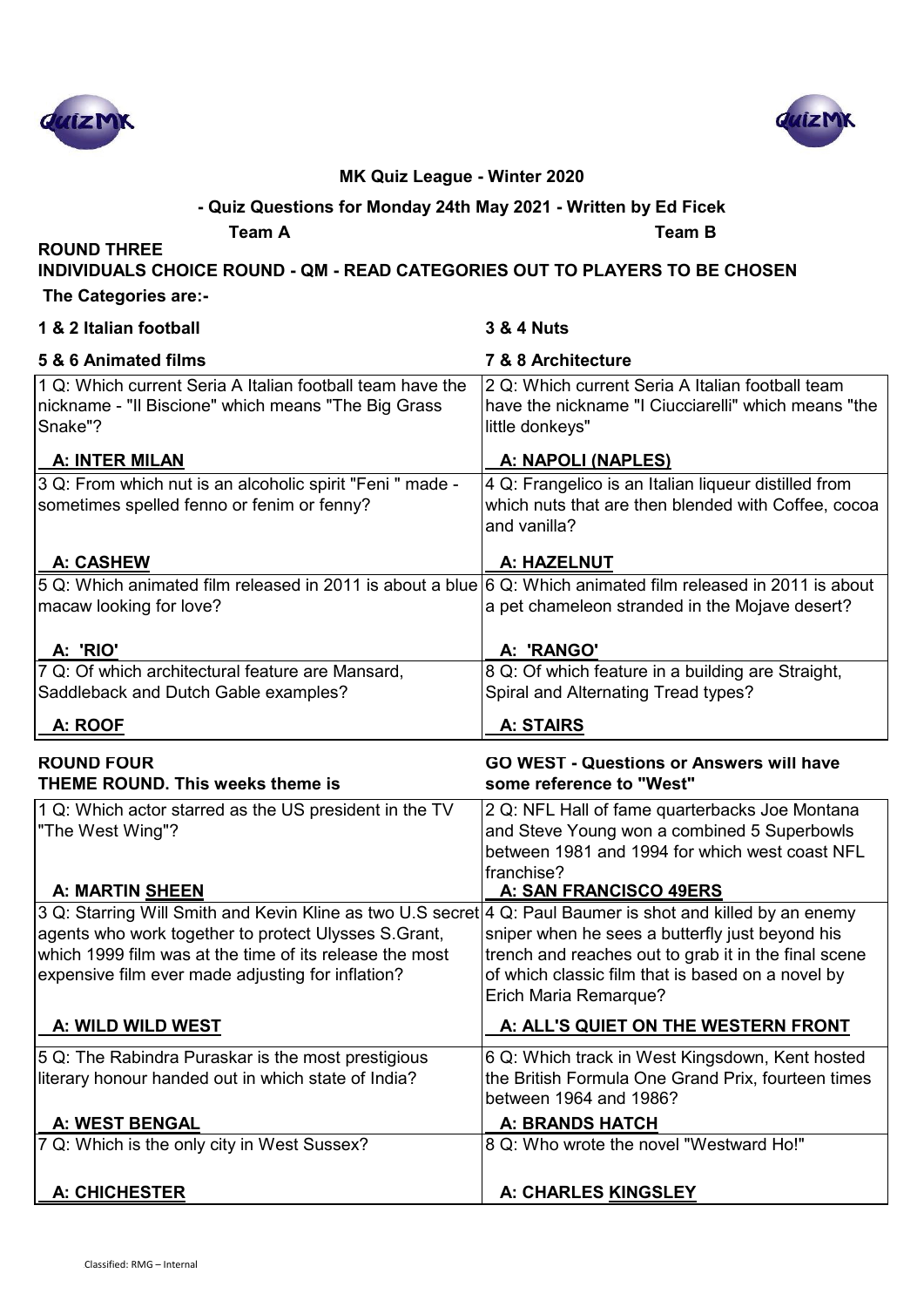

#### **- Quiz Questions for Monday 24th May 2021 - Written by Ed Ficek**

**Team A Team B**

# **ROUND FIVE (Team Questions)**

#### **GENERAL KNOWLEDGE ROUND**

| 1 Q: In the Mr Men books, what colour is the<br>character Mr Wrong? | 2 Q: In the Mr Men books, what colour is the<br>character Mr Nosey? |
|---------------------------------------------------------------------|---------------------------------------------------------------------|
| A: RED                                                              | A: GREEN                                                            |
| 3 Q: What does the abbreviation "rep" stand for in a                | 4 Q: What does the abbreviation "tog" stand for                     |
| knitting context - it is only one word?                             | in a knitting context - it is only one word?                        |
| A: REPEAT                                                           | A: TOGETHER                                                         |
| 5 Q: With which song did Elton John and RuPaul                      | 6 Q: With which song did Elton John and Kiki                        |
| enter the Top Ten in 1994?                                          | Dee enter the Top Ten in 1993?                                      |
| A: DON'T GO BREAKING MY HEART (AMENDED)                             | A: TRUE LOVE (AMENDED)                                              |
| 7 Q: Maria Fitzherbert was mistress to which British                | 8 Q: Of which British monarch was Alice Keppel                      |
| monarch?                                                            | the mistress?                                                       |
| A: GEORGE IV                                                        | A: EDWARD VII                                                       |

#### **HALF TIME!**

#### **ROUND SIX ( TEAM QUESTIONS ) GENERAL KNOWLEDGE ROUND**

| 1 Q: Which 2013 horror film has spawned four<br>sequels between 2014 and 2018, with a fifth expected<br>in 2021? The premise of all the stories is that one | 2 Q: Which 2008 monster film spawned two<br>sequels in 2016 and 2018? The initial film sees<br>an enormous creature attacking midtown |
|-------------------------------------------------------------------------------------------------------------------------------------------------------------|---------------------------------------------------------------------------------------------------------------------------------------|
| night each year, all crime, including murder, is legal.                                                                                                     | Manhattan.                                                                                                                            |
| A: THE PURGE                                                                                                                                                | A: CLOVERFIELD                                                                                                                        |
| 3 Q: What David Attenborough series first aired in                                                                                                          | 4 Q: What David Attenborough series first aired                                                                                       |
| 2001 on the BBC focused on life in the World's                                                                                                              | in 2006 on the BBC was the biggest nature                                                                                             |
| Oceans?                                                                                                                                                     | documentary ever made for television?                                                                                                 |
| A: THE BLUE PLANET                                                                                                                                          | <b>A: PLANET EARTH</b>                                                                                                                |
| 5 Q: The native name "Hiwanarau" or "Hewanorra"                                                                                                             | 6 Q: The native name "Waladli" or "Wadadli"                                                                                           |
| meaning "Land of the Iguana" was the name of which meaning "Land of Fish Oil" was the name of                                                               |                                                                                                                                       |
| Caribbean island?                                                                                                                                           | which Caribbean island?                                                                                                               |
| <b>A: SAINT LUCIA</b>                                                                                                                                       | <b>A: ANTIGUA</b>                                                                                                                     |
| 7 Q: What dotted colour squash ball is used for the                                                                                                         | 8 Q: What dotted colour squash ball is used for                                                                                       |
| fastest speed of play?                                                                                                                                      | the slowest speed of play?                                                                                                            |
| A: BLUE                                                                                                                                                     | A: YELLOW (DOUBLE YELLOW IS<br><b>SLOWEST BUT YELLOW IS FINE)</b>                                                                     |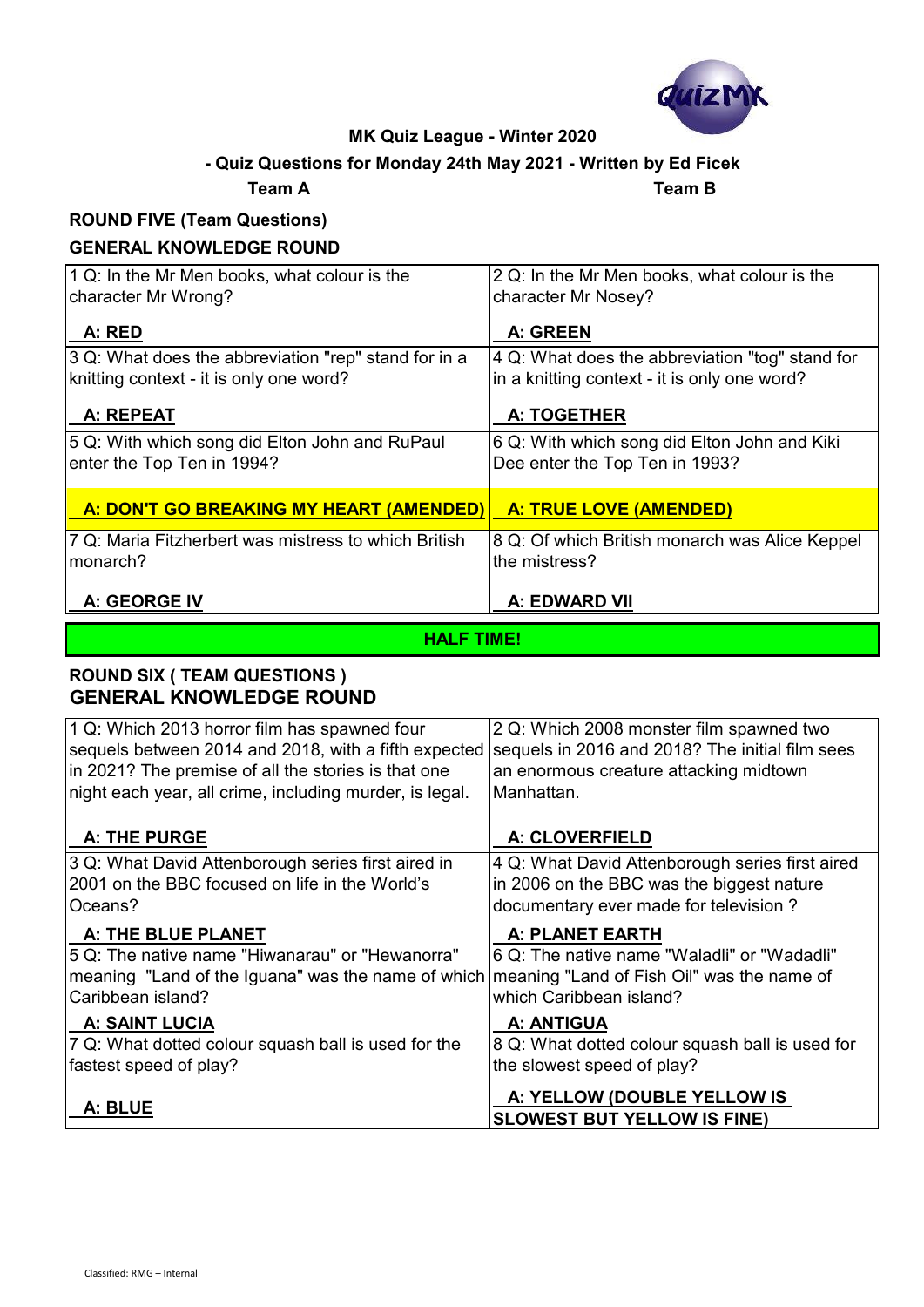



#### **- Quiz Questions for Monday 24th May 2021 - Written by Ed Ficek**

#### **Team A Team B**

| <b>ROUND SEVEN</b>                                                                                                                                                                                 | GO WEST part 2 - Questions or Answers will have                                                         |
|----------------------------------------------------------------------------------------------------------------------------------------------------------------------------------------------------|---------------------------------------------------------------------------------------------------------|
| THEME ROUND. This weeks theme is                                                                                                                                                                   | some reference to "West"                                                                                |
| 1 Q: Which American TV drama centres around the staff of<br>Seattle Grace Mercy West Hospital?                                                                                                     | 2 Q: Who is the only West Indian bowler to take over<br>500 wickets in Test cricket?                    |
| A: GREY'S ANATOMY                                                                                                                                                                                  | A: COURTNEY WALSH                                                                                       |
| 3 Q: Which variety of apple has been designated the official<br>state fruit of West Virginia?                                                                                                      | 4 Q: In the UK what 'A' number is given to the Great<br>West Road?                                      |
| A: GOLDEN DELICIOUS                                                                                                                                                                                | A: A4                                                                                                   |
| 5 Q: What long distance footpath runs from Milngavie, near<br>Glasgow to Fort William?                                                                                                             | 6 Q: Which classic western from 1962 starred John<br>Wayne, James Stewart and Lee Marvin?               |
| A: WEST HIGHLAND WAY                                                                                                                                                                               | A: 'THE MAN WHO SHOT LIBERTY VALANCE'                                                                   |
| 7 Q: Which golfer has won tournaments on five continents,<br>Europe, North America, Asia, Africa and Oceania but has<br>finished runner up in three major championships and is yet to<br>lwin one? | 8 Q: Which model of Ford car made between 1950 &<br>1972 is named after the Greek God of the west wind? |
| A: LEE WESTWOOD                                                                                                                                                                                    | A: ZEPHYR (Named after Zephyrus)                                                                        |

#### **ROUND EIGHT**

### **INDIVIDUALS CHOICE ROUND - QM - READ CATEGORIES OUT TO PLAYERS TO BE CHOSEN**

| 1 & 2 Shakespeare                                                                                                                | 3 & 4 Theme Parks                                                                                                                           |
|----------------------------------------------------------------------------------------------------------------------------------|---------------------------------------------------------------------------------------------------------------------------------------------|
| 5 & 6 Computing                                                                                                                  | <b>7 &amp; 8 Tools</b>                                                                                                                      |
| 1 Q: The Duke of Orsino speaks the well-known opening line "If<br>music be the food of love, play on" in which Shakespeare play? | 2 Q: From which Shakespeare play is the well-known<br>opening line "When shall we three meet again / In<br>thunder, lightning, or in rain?' |
| <b>A: TWELFTH NIGHT</b>                                                                                                          | <b>A: MACBETH</b>                                                                                                                           |
| 3 Q: At which British theme park might you find Oblivion and<br>Wicker Man?                                                      | 4 Q: At which British theme park might you find<br>Stealth & The Swarm?                                                                     |
| <b>A: ALTON TOWERS</b>                                                                                                           | <b>A: THORPE PARK</b>                                                                                                                       |
| 5 Q: In the operating system Windows NT, what does "NT"<br>stand for?                                                            | 6 Q: In the operating system Windows XP, what does<br>"XP" stand for?                                                                       |
| A: NEW TECHNOLOGY                                                                                                                | <b>A: EXPERIENCE</b>                                                                                                                        |
| 7 Q: Ball-peen, claw and lump are types of which tool?                                                                           | 8 Q: Box, crowsfoot, socket and ring are types of<br>which tool?                                                                            |
| A: HAMMER                                                                                                                        | <b>A: SPANNER</b>                                                                                                                           |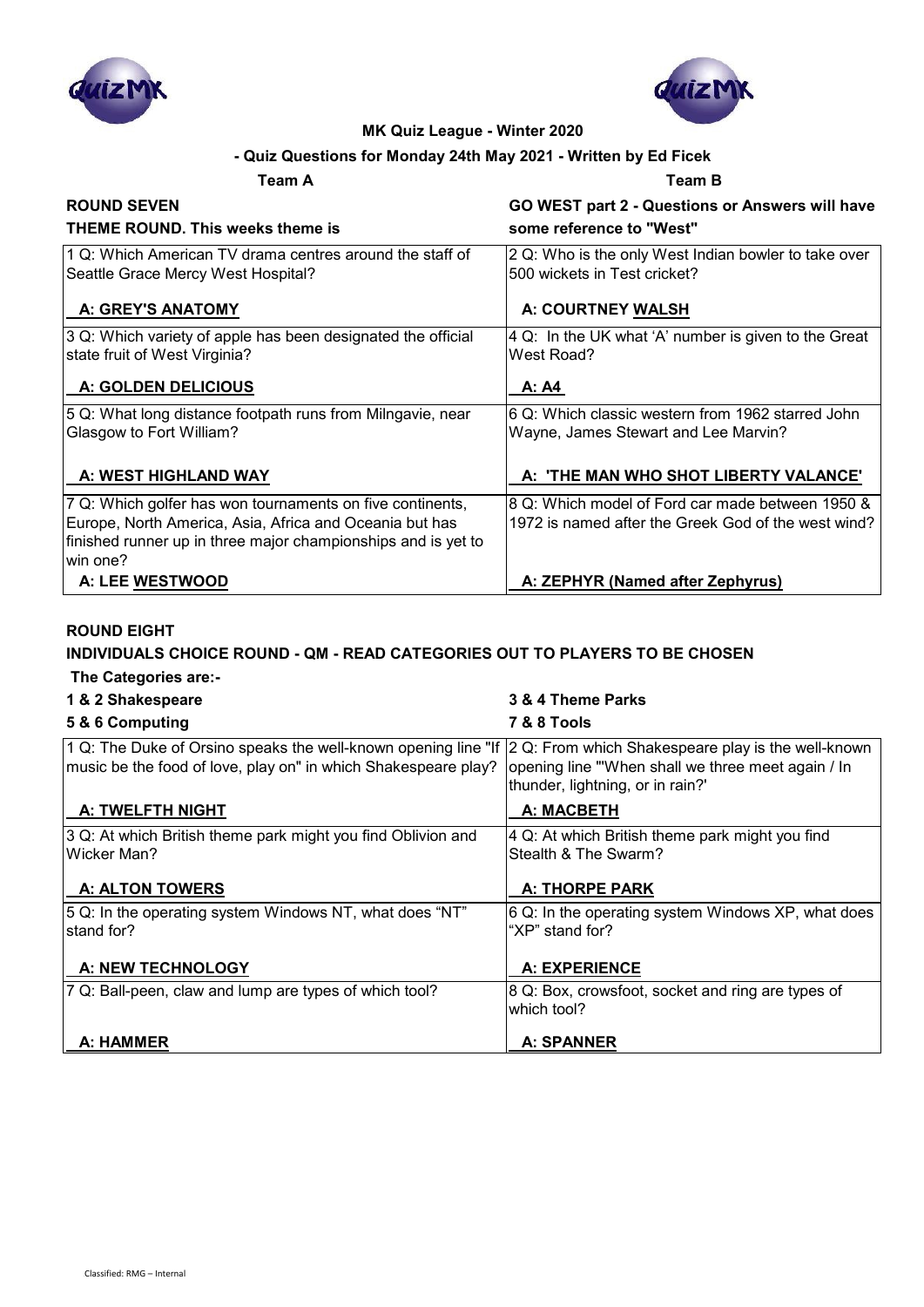



**Team A Team B - Quiz Questions for Monday 24th May 2021 - Written by Ed Ficek**

**ROUND NINE**

**PICK A LETTER. Surnames only for individuals : The letter will be given in the question**

| 1 Q: With letters "QOTSA" - Josh Homme is the                                                        | 2 Q: With letters "GBS" Which author wrote in a  |
|------------------------------------------------------------------------------------------------------|--------------------------------------------------|
| frontman for which rock group?                                                                       | revolving hut in the garden of his home in       |
|                                                                                                      | Hertfordshire?                                   |
| A: QUEENS OF THE STONE AGE                                                                           | A: GEORGE BERNARD SHAW                           |
| 3 Q: With letters "PL" - Which 1960 Paul Anka hit was  4 Q: With letters "CCF" - Which 1932 novel by |                                                  |
| a hit for Donny Osmond 12 years later?                                                               | Stella Gibbons features 'something nasty in the  |
|                                                                                                      | woodshed'?                                       |
| <b>A: PUPPY LOVE</b>                                                                                 | A: COLD COMFORT FARM                             |
| 5 Q: With letters "LON" According to the bible, To                                                   | 6 Q: With letters "HRHR" - What was the name of  |
| where was Cain exiled after he killed Abel?                                                          | the hit single recorded by the Woolpackers which |
|                                                                                                      | reached number 5 in the UK charts in 1996?       |
|                                                                                                      |                                                  |
| A: LAND OF NOD                                                                                       | A: HILLBILLY ROCK HILLBILLY ROLL                 |
| 7 Q: With letters "KMS" - By what name was the                                                       | 8 Q: With letters "CMOH" - What is the highest   |
| German city of Chemnitz known from 1953 to 1990?                                                     | military honour that can be awarded in the USA?  |
| A: KARL-MARX-STADT                                                                                   | A: CONGRESSIONAL MEDAL OF HONOUR                 |
|                                                                                                      |                                                  |

#### **ROUND TEN GENERAL KNOWLEDGE ROUND**

| 1 Q: In which sport is the Bowring Bowl an annual                                                     | 2 Q: In which sport is the "Elfstedentocht" or   |
|-------------------------------------------------------------------------------------------------------|--------------------------------------------------|
| competition?                                                                                          | Eleven cities Race a famous Dutch competition    |
|                                                                                                       | last held in 1997?                               |
| A: RUGBY UNION (Varsity Oxf vs Cam)                                                                   | A: ICE SKATING / TOUR SKATING                    |
| 3 Q: Which group had a number two UK hit with the                                                     | 4 Q: In 1972, which English group got to no.2 in |
| single "Rasputin" in 1978?                                                                            | the charts with 'Children of the Revolution'?    |
|                                                                                                       |                                                  |
| A: BONEY M                                                                                            | A: T.REX                                         |
| 5 Q: What does the French Verb "Aller" mean?                                                          | 6 Q: What does the French Verb "Voir" mean?      |
|                                                                                                       |                                                  |
| A: TO GO / TO TRAVEL                                                                                  | A: TO SEE / TO LOOK                              |
|                                                                                                       |                                                  |
| 7 Q: On British motorways, the cat's eyes which mark                                                  | 8 Q: On British motorways, the cat's eyes which  |
| the boundary between the hard shoulder and the main mark junctions where slip roads join or leave, or |                                                  |
| carriageway, are which colour?                                                                        | the entrances and exits of lay-bys, are which    |
|                                                                                                       | colour?                                          |
| A: RED                                                                                                | A: GREEN                                         |